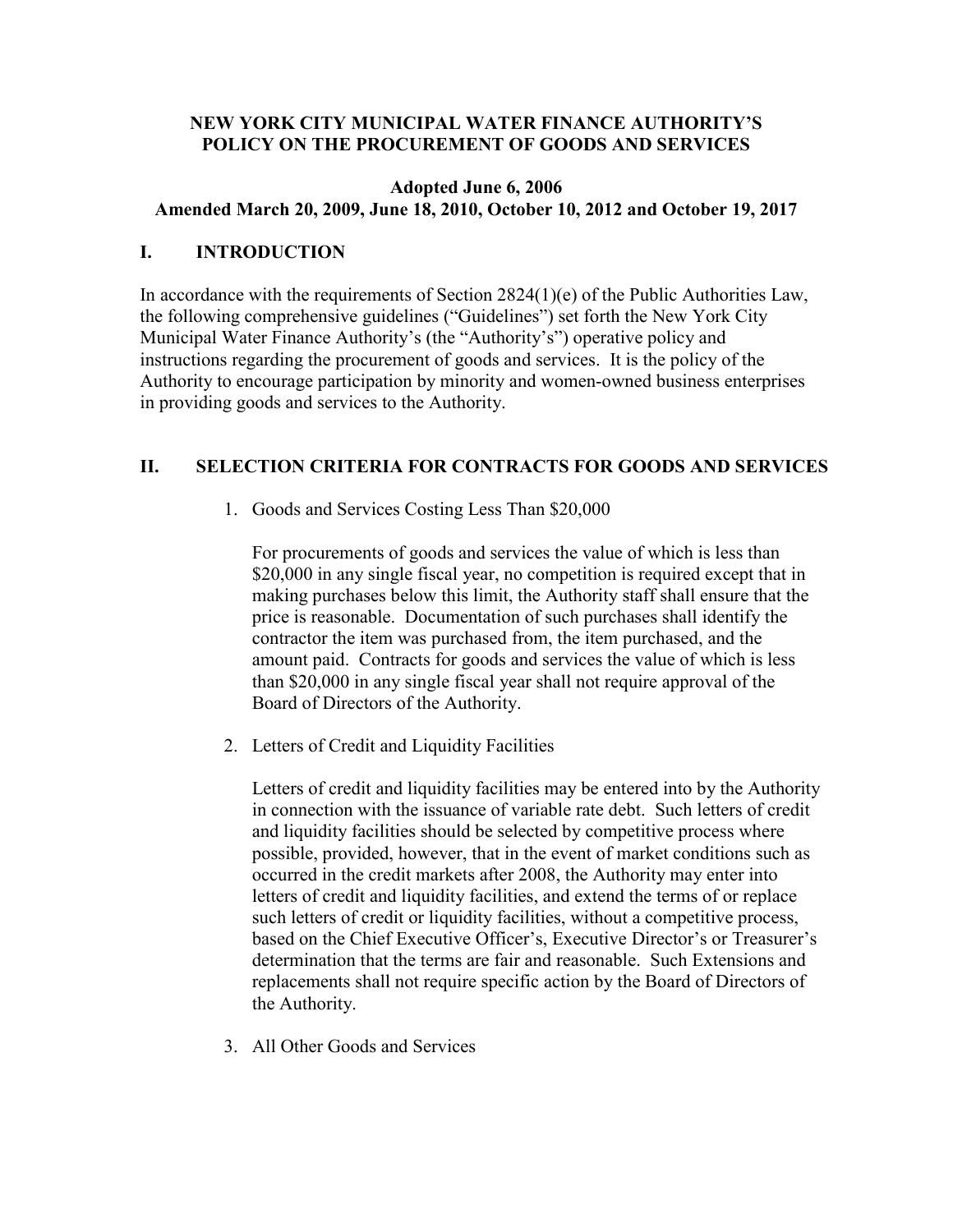Contracts for goods and services the value of which is \$20,000 or more in any single fiscal year are to be awarded on a competitive basis to the maximum extent possible, in accordance with the general procedures set forth below and pursuant to the Authority's Policy on Minorities, Women and Contracts.

- 4. Proposals or Bids may be solicited as follows:
	- i. **Requests for Proposals**: Where practicable, written requests for proposals ("RFPs") shall be issued by the Authority. RFPs shall set forth the nature of the goods or services the Authority is seeking to procure, including specifications where applicable or available, and shall solicit proposed prices, fees, charges or billing rates, where appropriate. RFPs shall contain such other information and shall request from proposers such other information as the Authority may deem necessary or desirable. RFPs shall be advertised in at least one appropriate periodical.
	- ii. **Telephone or letter solicitation**: Proposals may be solicited from contractors by letter or telephone, where the Contracting Officer determines that the issuance of an RFP is impracticable or unnecessary. Where practicable, proposals should be solicited from at least three contractors.
- 5. Evaluation:

For personal services contracts, the technical merits of the proposals, the experience and capabilities of the proposing person or firm and any prior experience that Authority staff may have had with the proposing person or firm will be significant factors in selecting the contractor, provided that the price, fees, charges, or billing rates for performing the services are reasonable and competitive in light of such experience and capabilities. The Authority may determine not to select a person or firm where information is obtained which indicates that the person or firm is not qualified as responsive or responsible based upon such criteria as the Authority may deem appropriate for the procurement.

6. Waiver of Selection Criteria

Notwithstanding any requirement of these Guidelines, contracts may be awarded to persons or firms on a non-competitive basis, without regard to the procedures set forth above, when the